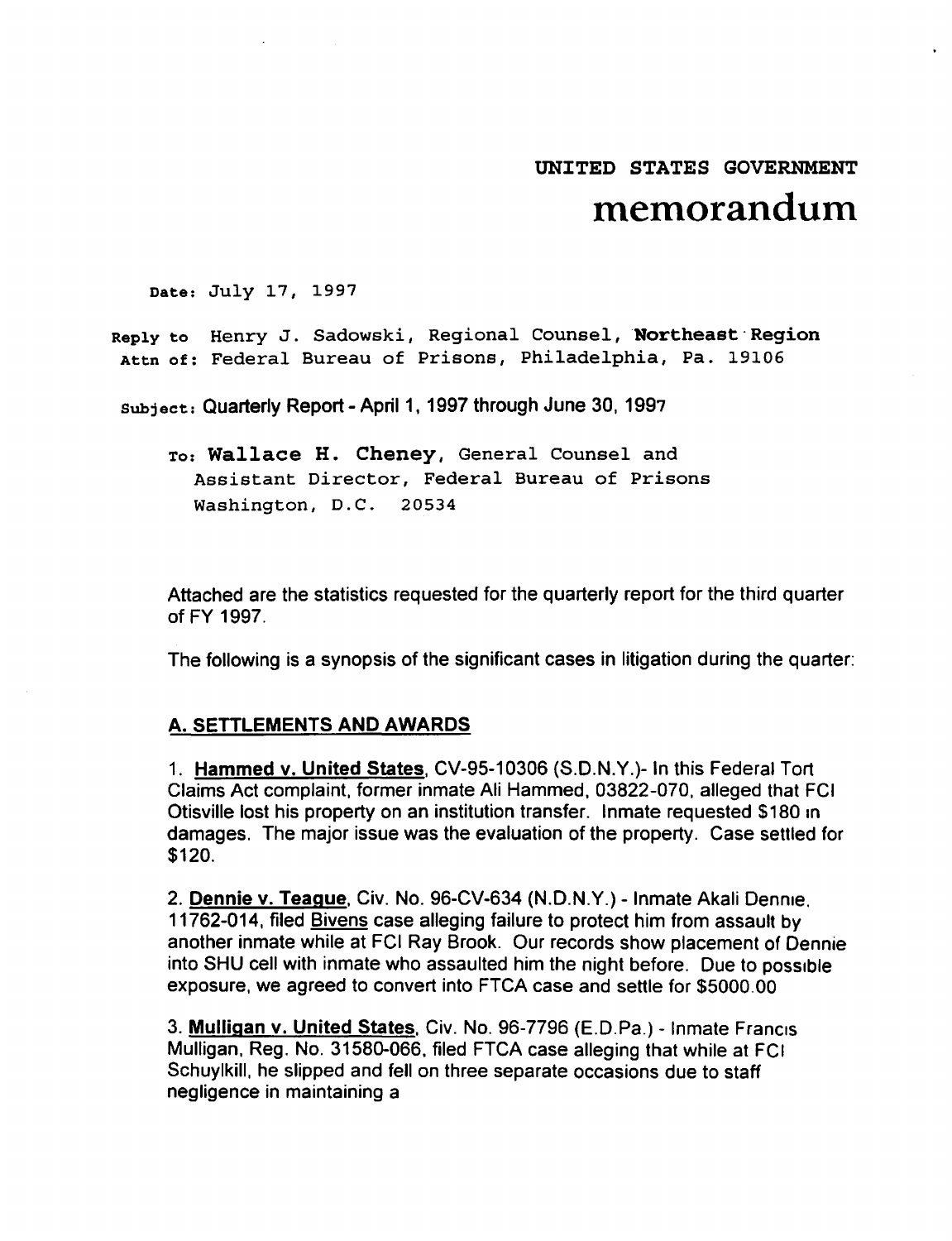clear sidewalk. He further alleges that as a result of the falls, one of his pacemaker wire leads was torn from his heart, which required surgical repair. Our medical expert confirmed that the fall may have caused the wire to separate. As a result of a number of factors, it was agreed to settle the case for \$4.000.00.

4. Curtis v. United States. 96-4240 (E.D.PA..)- FTCA case regarding delay in medical treatment which occurred as a result of the institution transfer of the inmate Plaintiff. Glenn Curtis, Reg. No. 44293-066. The case settled for \$45,000.00.

## B. SIGNIFICANT DECISIONS. HEARINGS OR TRIALS

1. Colon v. Menifee, Appeal No. 96-7588 (3d Cir.) - Oral argument was heard before the Third Circuit on May 9, 1997 in our appeal from the grant of a habeas corpus petition by Judge Muir in 4:CV-96-0807 (M.D.Pa. June 28. 1996). Petitioner Jimmy Colon, 19968-038, challenged the Bureau's decision that his conviction for felon in possession of a firearm under 18 U.S.C. § 922(g) was a crime of violence precluding him from early reduction consideration under 18 U.S.C. § 3621(e). Judge Muir held that the Bureau was not entitled to conclude that the possession of a firearm by a felon is a crime of violence for purposes of 18 U.S.C. § 3621(e) eligibility. The Third Circuit focused on the nature of deference the court should accord the interpretation of the Bureau. Hank Sadowski assisted the AUSA. To date, no decision has been issued.

2. Roussos v. Menifee. No. 97-7011 (3d Cir.) - On July 8, 1997. the Third Circuit heard oral argument in another 3621(e) case. Inmate Victor Roussos. Reg. No. 30950-054, filed a petition for writ of habeas corpus challenging his ineligibility for early release under 18 U.S.C. § 3621(e). He was found so because of a two point enhancement for a firearm in connection with a drug offense. On November 27,1996. Judge McClure denied the petition and upheld the BOP interpretation. (Judge McClure later overruled himself in another petition on the same issue.) The inmate appealed to the Third Circuit. This case was argued by the same AUSA who argued the above Colon case. Hank Sadowski assisted the AUSA. The oral argument was not as focused as the Colon argument The court asked a number of questions concerning the Downey decision from the 9th Circuit. The court also asked questions about Third Circuit law which found mere possession of a firearm is not a crime of violence. The court reserved ruling

3. Pollard v. Secor, et. al. 95 Civ. 5599 (E.D.Pa.) - Jury trial held on June 23 and 24, 1997 in the above Bivens case. Inmate Rodney Pollard. Reg. No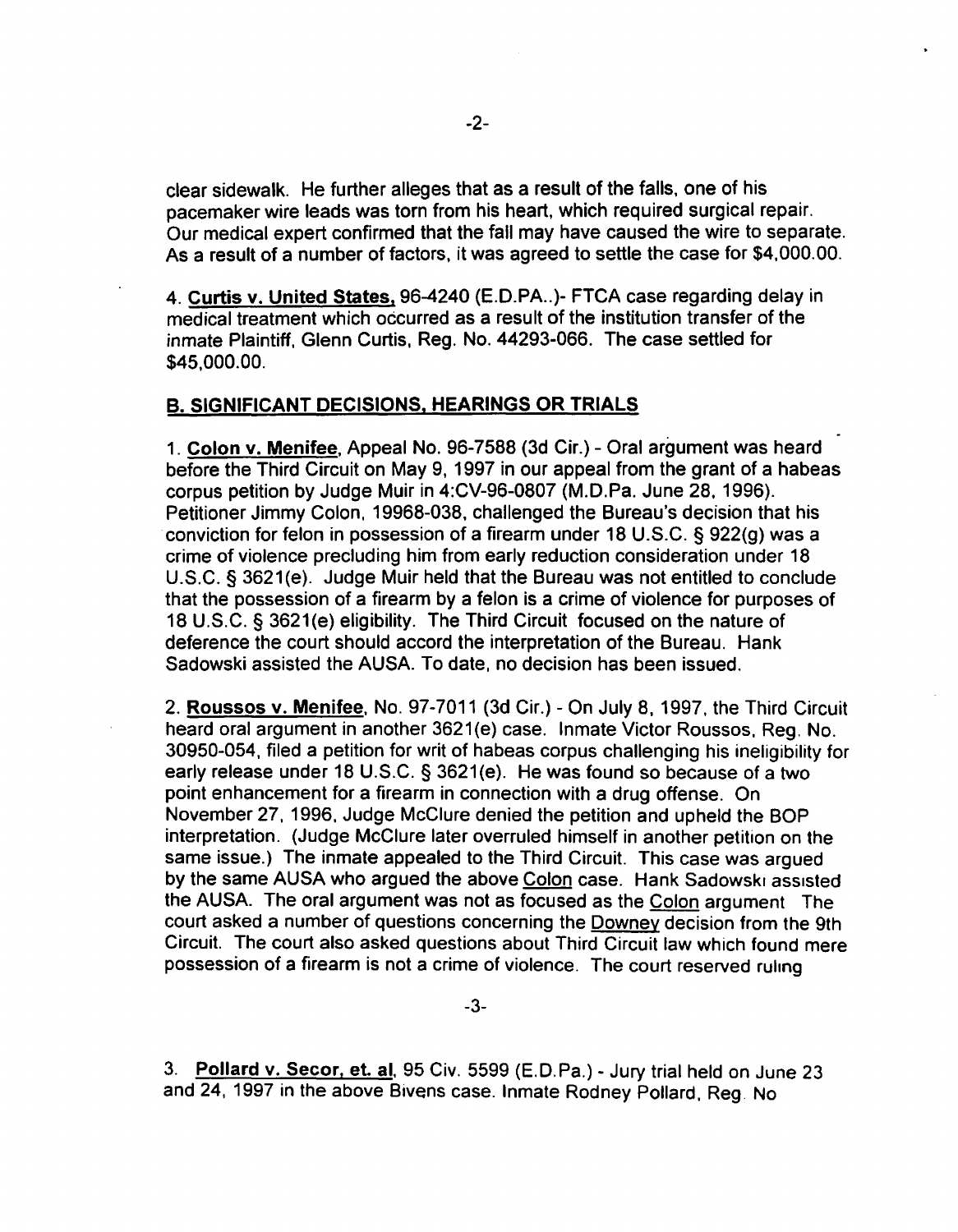14640-050, alleged that while he was at FCI Schuylkill he was improperly placed in administrative detention and then transferred as a result of the practice of his religion. Defendants' Motion for Summary Judgement was denied. At beginning of trial, JUdge Ludwig granted a renewed motion to dismiss administrative detention claim on basis of Sandin and a recent Third Circuit case. After one hour deliberations, the jury returned a verdict in favor of all defendants. Jay Furtick assisted the AUSA.

4. Gibbons v. United States, CV-95-4654 (S.D.N.Y.) - This FTCA case went to trial on April 8, 1997. Inmate Gary Gibbons, 34115-054, alleged that he injured his hand as a result of using defective and dangerous weight lifting equipment at MCC NY. The inmate claimed that he was using a piece of equipment when it disengaged, striking him. After the trial, the court requested additional briefing on the duty of the United States to instruct the inmates on the operation of the equipment. Plaintiff sought \$300,000 in damages. The court recently ruled in favor of the United States.

5. United States v. Marino, Crim. No. ---- (S.D.N.Y.) - Inmate Daniel Marino. 99111-012, arrived at MCC NY on February 12, 1997 to face prosecution of federal criminal charges. He was moved from FCI Ashland pursuant to a writ ad prosequendum. On

March 27, 1997. the AUSA contacted the MCC NY and advised that Judge Sterling Johnson scheduled a hearing for March 28, 1997 to address allegations by the defendant concerning medical care at MCC NY. The Judge required the Warden to appear at the hearing. Attorney Alma Lopez accompanied the Warden. After review of some information, the Judge stated he did not want to get involved in the details of the defendant's medical care. Based upon the court's suggestion. the parties held a meeting to resolve the dispute.

6. United States v. Papagni, 95-CR-31 (E.D.N.Y.) - On April 8, 1997. Judge Frederic Block issued an order to show cause to determine whether the United States Attorney's office must obtain all phone tapes made by a Witsec inmate. who is a scheduled witness in this case. The court entered an order requiring the

-4-

Bureau to preserve all phone tapes pending a hearing. On April 17. 1997 a hearing was held in which Hank Sadowski and Craig Trout assisted the AUSA The AUSA submitted a motion to vacate the preservation order supported by an excellent brief (with exhibits) which focused the court on whether BOP phone tapes can be deemed to be in the possession of the prosecution. The court allowed briefs to be submitted. The court held a second hearing on May 1 1997.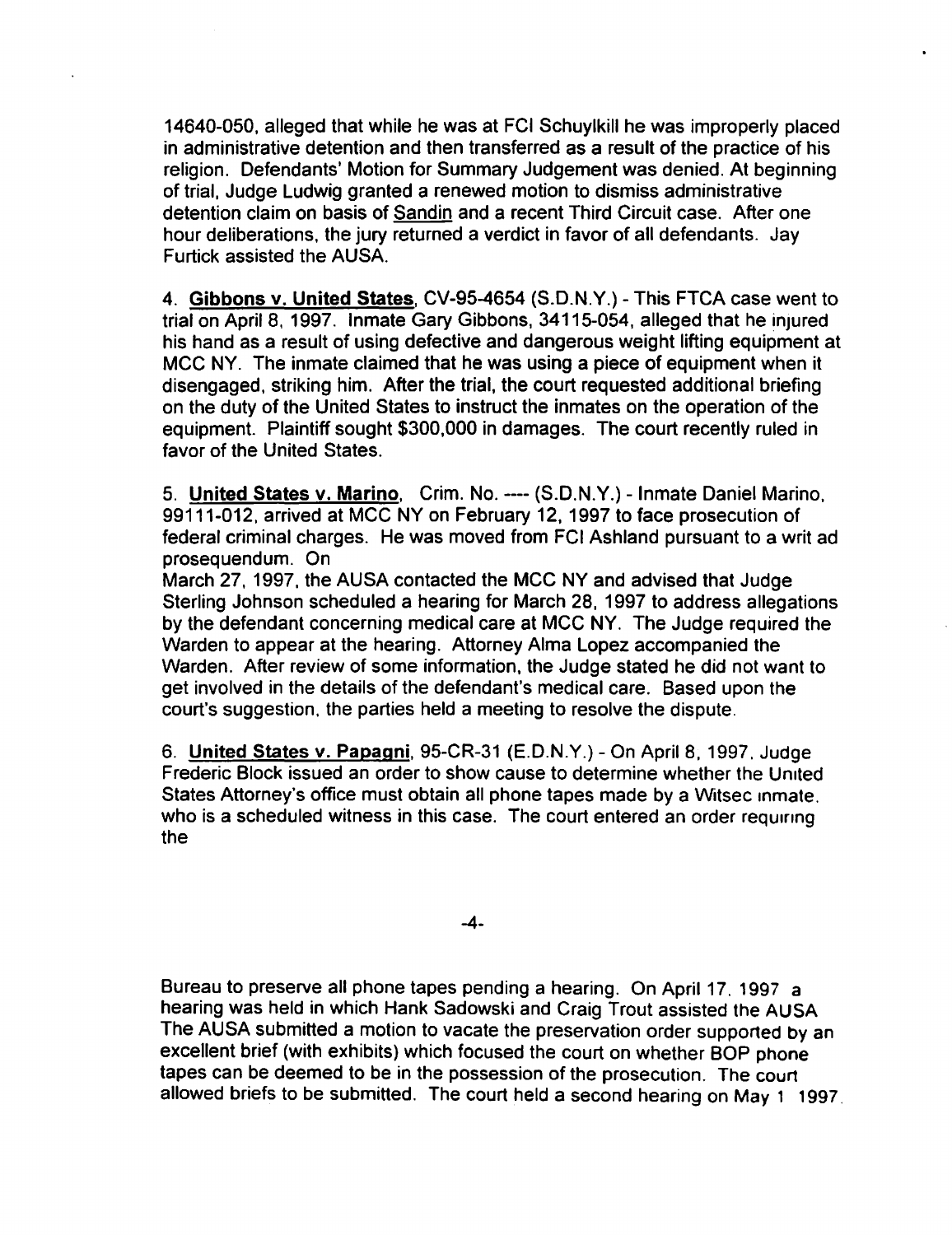and modified his preservation order to require the institution to preserve recordings for certain numbers. No conclusive ruling has yet resulted.

7. United States v. Felipe. 94 GR 395 (S.D.N.Y.) - On April 16. 1997. JUdge Martin held a hearing addressing whether restrictions on confinement he imposed on a sentence for Luis Felipe. 14067-074. were within his authority. The AUSA argued that. under the facts of this case. the court had the authority to impose restrictions under 18 U.S.C. § 3582(d). Felipe is the leader of the Latin Kings and the evidence before the court showed that Felipe had ordered murders while in pretrial detention. Defense counsel stressed the unprecedented nature of the restrictions. On April 29, 1997. the court issued an opinion upholding the restrictions under § 3582(d). In dicta the court also opined that it had the inherent authority to order such restrictions. The order is now on appeal.

8. United States v. Rosario, Crim. No. ----- (S.D.N.Y.) - Inmate David Rosario. 39665-054, arrived at MGG NY on January 23. 1997 to face prosecution of federal racketeering charges. Rosario arrived from New York state custody. where he was serving a forty year plus life sentence. He was placed in administrative detention as MCG NY deemed him to be a high security risk and pending classification. The inmate had separatees and MGG had heard (without documentary confirmation) that the inmate had an extensive disciplinary record in the state. Judge Keenan (the criminal trial judge) held a hearing on April 7. 1997 to address complaints from defense counsel concerning this placement. Alma Lopez represented the Bureau. Judge Keenan expressed concern that the inmate had been in AD since January 1997 and the MCC still had not receive documentation from the state concerning his disciplinary problems. The court asked the AUSA to submit a report by April 19. 1997 setting forth whether the MCG will continue to house the inmate in AD. The inmate was removed from AD on April 12. 1997.

-5-

9. United States v. Shapiro, Grim. No. 96-1019 (E.D.N.Y.) - On April 1. 1997. JUdge Block held a hearing addressing complaints made by inmate Robert Shapiro (a.k.a. Robert Weldon). 43063-053, regarding access to a law library The inmate is serving a federal sentence and was brought back via Writ to face federal charges of attempting escape and forging a Judgment & Commitment order. Azzmeiah Vazquez represented the Bureau at the hearing The Inmate demanded more access to law library. access to a fax machine. and access to a copy machine. Azzmeiah was able to show that the inmate requested access to the law library only three times in the last three months. She also went over the inmate's commissary account to show he was able to afford copies The court advised the inmate of the difficulties of appearing pro se. The court stated that it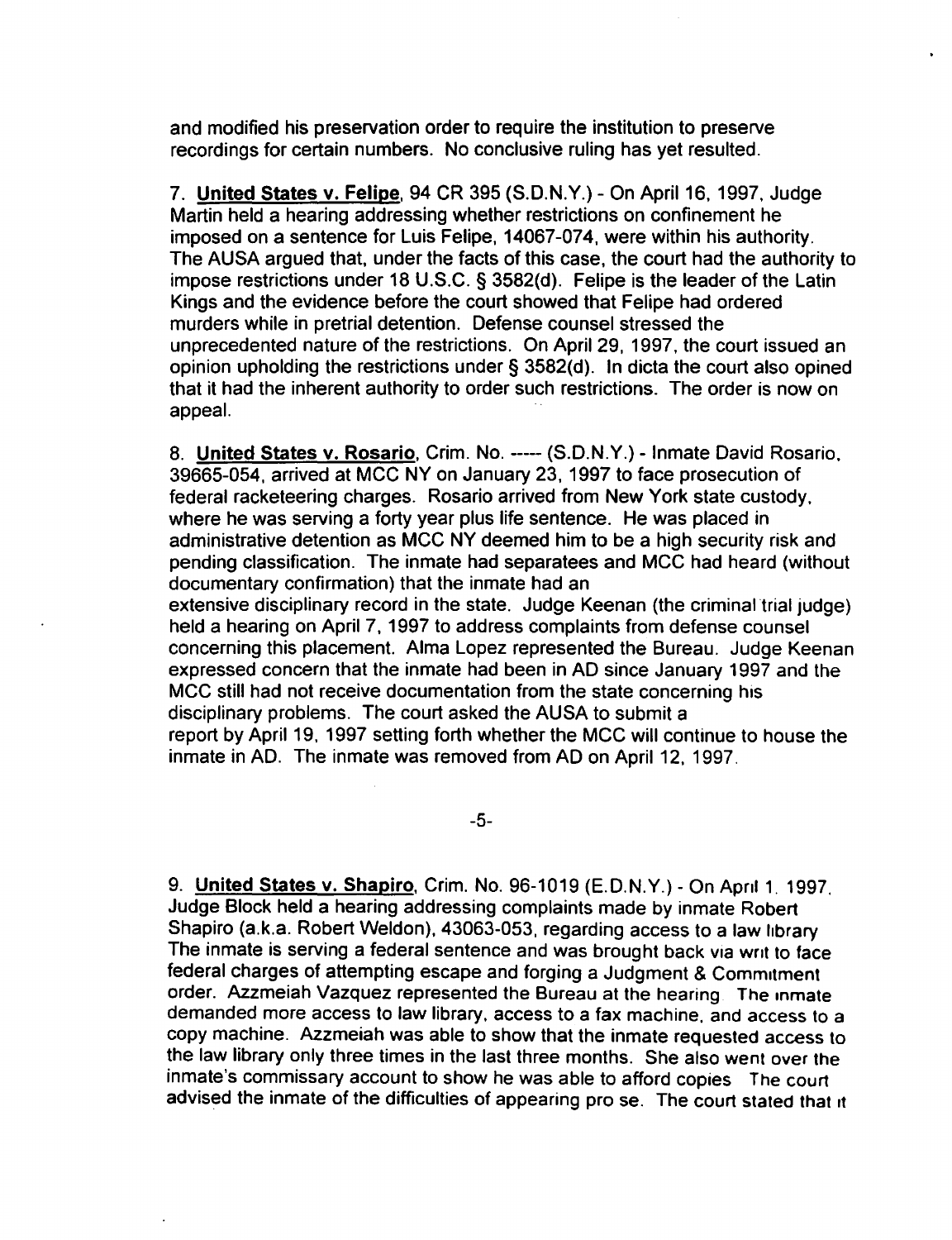was not going to ask the MOC to change policy solely because the inmate refused appointed counsel.

10. United States v. Coffey, Cr. 94-282 (0. Nevada) - On April 8, 1997, U.S. District Judge Pro held a hearing via telephone concerning the 18 month federal sentence he imposed on inmate John Alexander Coffey, 30281-048 on July 28, 1995. The issue was whether the federal sentence was to run concurrently with a state term. The inmate had been in the primary custodial jurisdiction of Arizona state authorities. The inmate was taken to federal court via writ and received the 18 month federal sentence prior to the imposition of the state sentence. The Judgement and Commitment Order did not reference the state sentence. The inmate was returned to state custody and was sentenced to a term of about 2% years. He completed service of this state sentence on or about December 9, 1996. The inmate was designated to FCI Fort Dix. The federal sentence was computed to be consecutive to the state since the Federal Judgement and Commitment Order was silent concerning the federal judge's intention. In the hearing, Judge Pro stated for the record that his intention was that his federal sentence was to be served concurrently. Since the court's intention was now clear, the judge was advised that we would recompute his federal sentence to run concurrently with the state. On the telephone for this hearing, at the Judge's request, were Warden Hurley, FCI Fort Dix. Harlan Penn, WRO, Hank Sadowski, NER, and the inmate.

11. United States v. M.S., Cr. No. --- (E.D.N.Y.) - On April 24, 1997, we learned that the court was presented with a proposed order to direct MDC Brooklyn to accept 17 year old juvenile, M.S. Azzmeiah Vazquez tracked down the AUSA. who advised the court

-6-

that the Bureau of Prisons needed to be heard before the order was Signed At about 6:00 pm, the court had an emergency hearing at which the AUSA advised the court of the statute requiring segregation of juveniles and the practical problems for housing him at the MDC. The court decided not to sign the order placing the juvenile in MOC.

12. United States v. Simone.Cr.No.92-35-01 (E.D.Pa.) - On June 9.1997. a hearing was held concerning the status of inmate Robert F. Simone. Reg No 33980-066. Inmate Simone, a former attorney from Philadelphia. was moved from a halfway house, as a program failure, to FCI Fairton and was scheduled to be returned to FPC Nellis (later changed to FPC Schuylkill). His attorney filed a motion to preclude his transfer, which motion was granted by JUdge Dalzell. the sentencing judge. The inmate, who formerly represented some organized crime members now housed at FCI Fairton, was placed into administrative detention. His attorney alleged retaliation (as well as failure to give medications) At the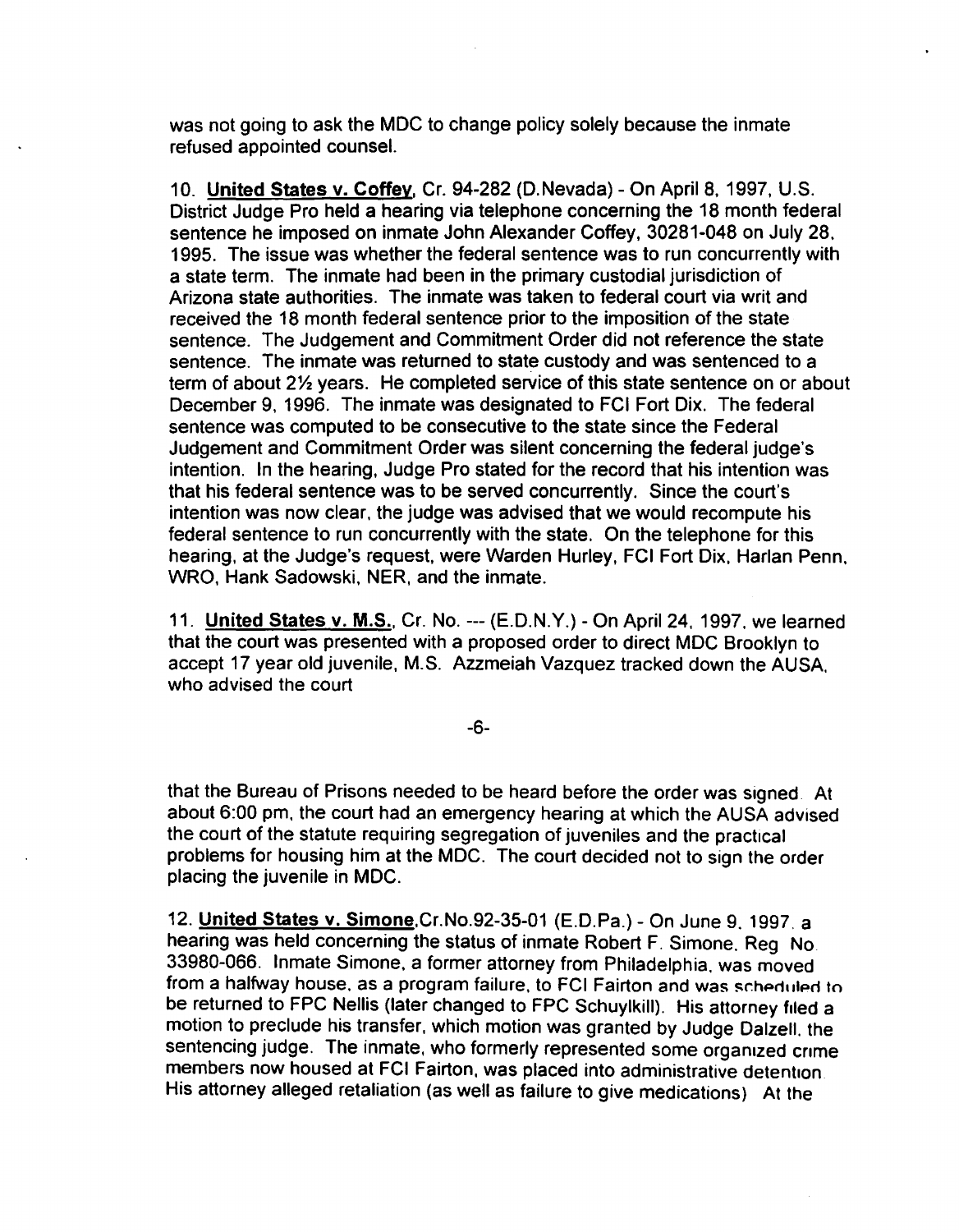hearing. the Judge gave both sides an opportunity to reach an agreement and it was decided that the Plaintiff would be transferred to FPC Schuylkill the next day, via one day furlough. Hank Sadowski represented the Bureau.

13. United States v. Zachariades, E.D.N.Y. - On June 17,1997, a hearing was held before U.S. District Judge Dearie regarding a subpoena issued by defense counsel concerning the production. the next day, of 75 telephone tapes of calls placed by inmate Constantine Zachariades, Reg. No. 45658-053. As the case was currently in trial. and the judge requested an expedited resolution, a schedule agreeable to all parties was reached. MDC Brooklyn attorney Azzemiah Vazquez assisted at the hearing.

14. United States v. Wells, Cr. No. ---- (S.D.N.Y.) - On June 4. 1997, a hearing was held before Magistrate Judge Grubin concerning the medical care being provided to inmate Priscilla Wells. Reg. No. 40358-054. After hearing from MCC NY attorney Dominique Raia, the Court stated that the medical treatment the inmate was receiving was adequate.

15. United States v. Pappas. CR-95-0368 (S.D.N.Y.) - On June 5, 1997. MCC NY physician Dr. Glover was subpoenaed to testify concerning the current medical status of inmate Dennis Pappas. Reg. No. 45783-053. Dr. Glover stated that the inmate was ill but was capable to stand trial. Dominique Raia assisted.

-7-

16. U.S. v. Barrios. 95 CR 524 (S.D.N.Y.) - On May 1. 1997, inmate Joe Barrios. 37320-054. appeared before Judge Stanton for sentencing under the influence of heroin and cocaine. Sentencing was canceled and the Judge requested an explanation as to how this could occur since the defendant was in the custody of BOP. MCC NY Attorney Dominique Raia attended a hearing that day. The warden submitted a letter responding to the Court's concerns. On May 23. 1997. JUdge Stanton sent a letter to the Warden thanking him for the thoughtful and thorough letter.

17. U.S. v. Salvatore Brunetti, (D.N.J.) - On May 8,1997, FCI Fairton attorney Bobbie Truman and Chief Psychologist attended sentencing for pretrial detainee Salvatore Brunetti. Reg. No. 07781-062. Brunetti was requesting a downward departure from sentencing guidelines based on mental instability. Psychologist was subpoenaed by defense attorney because of a report he prepared over a year ago questioning Brunetti's stability. Psychologist testified that he feels Brunetti duped him in the past and that Brunetti is stable. Defendant was sentenced to forty years.

18. People of State of New York v. David Watson, - On May 13, 1997. Azzmeiah Vazquez. Attorney Advisor at MDC Brooklyn, along with an AUSA for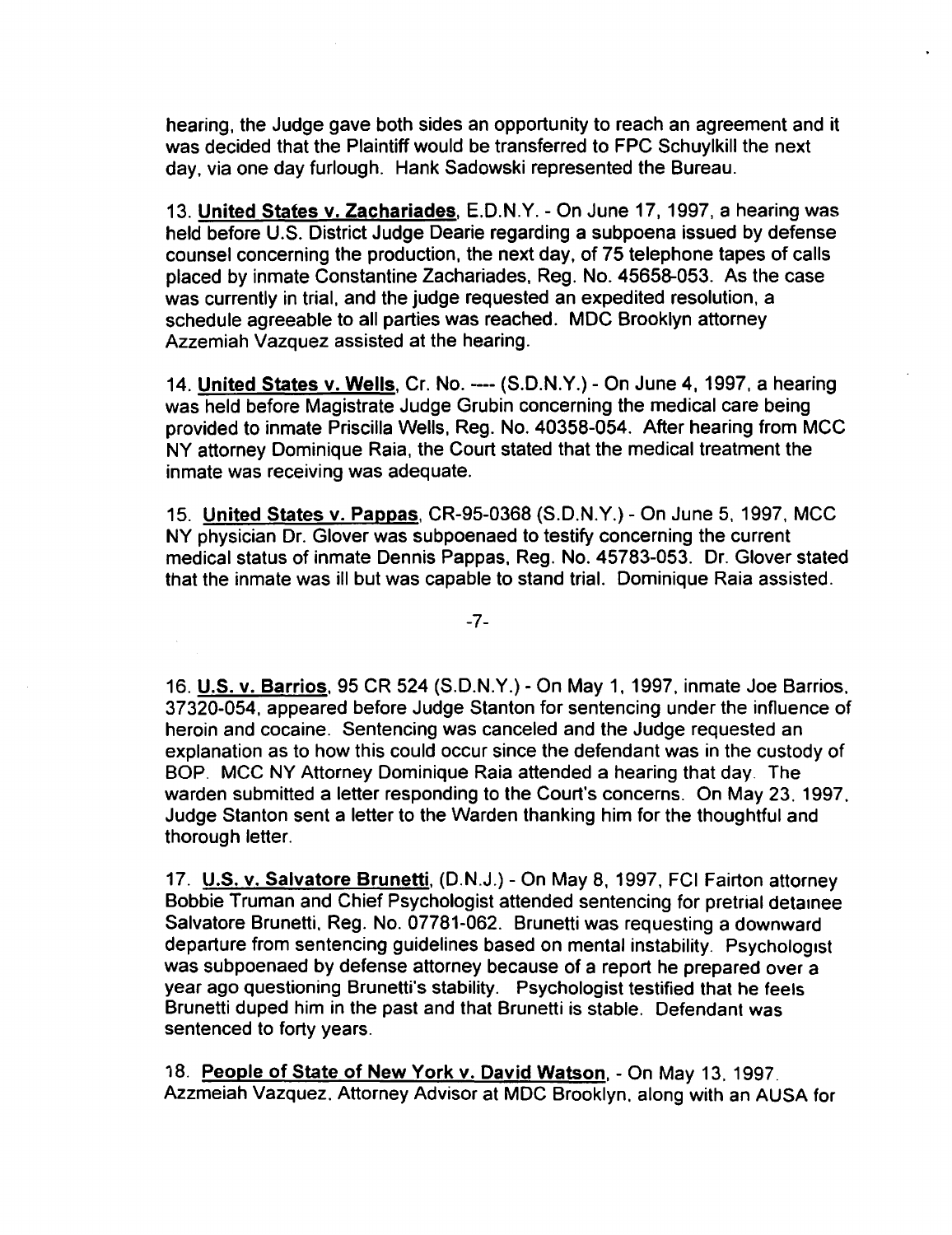the EDNY appeared before a state court judge who threatened to hold a MDC Brooklyn staff member in contempt of court for not producing an inmate (David Watson, Reg. No. 26104-053) pursuant to a state writ requested by the Brooklyn District Attorney's office. During the hearing, the court was advised that the MOC did not oppose the production of the inmate but the DA's office did not complete the necessary paperwork (requested by the MDC prior to the hearing) to enable the Warden to authorize the release of the inmate to state agents. The JUdge did not hold staff in contempt and admonished the DA's office for not following through with the necessary information.

#### 19. Longoria v. BOP, at aI., 1:CV-97-0332 (M.D.Pa.) - Inmate

Gonzales-Longoria. Reg. No. 59761-079 filed a complaint alleging that his telephone calls were being improperly blocked by USP Lewisburg. A telephone conference was held on June 17. 1997, to discuss case. The magistrate judge, the inmate, the AUSA, and USP Lewisburg attorney Michael Sullivan participated. Magistrate Judge ordered each side to brief issue as to whether the case should proceed as a Bivens case.

-8-

## 20. Wang v. Department of Justice, Civil No. 97-2462 (E.D.Pa.)-

Attorney Helen Wang filed this complaint requesting a temporary restraining order and injunctive relief. On February 27, 1997, Attorney Wang was found in possession of ammunition when trying to see some inmates at USP Lewisburg. The case was referred to the FBI for criminal investigation. Her visits at USP Lewisburg were suspended. Counsel for Attorney Wang argued that her visits to all federal institutions have been suspended because of the investigation. The complaint requested the court to order the Bureau to permit her access to federal institutions. On

Aprii 25, 1997. Judge Brody held a status conference in chambers. Attorney Wang was represented by two attorneys; the Deputy Chief of the Civil Division and Hank Sadowski represented the Bureau. The Judge recognized that the investigation must be given sufficient time and denied the TRO. The court scheduled a pretrial conference for September 3, 1997.

21. Starzecpyzel v. U.S.. 97 Civ 1349(S.D.N.Y.) - Attorney Stephen Roen filed this complaint challenging the decision by the Warden at FCI Danbury to restrict the attorney's visiting privileges for 30 days. Trying to graft this complaint to a pending 2255 motion. Roen requested a temporary restraining order and ball for the inmate Eileen Strazecpyzel, Reg. No. 34792-054. The attorney alleged this decision interfered with the ability to represent the inmate in the 2255 motion to vacate her sentence. On May 22.1997, Judge McKenna held a hearing Mike Tafelski assisted the AUSA. The court ruled there was no jurisdiction to hear his complaint concerning FCI Danbury. The Attorney then filed an administrative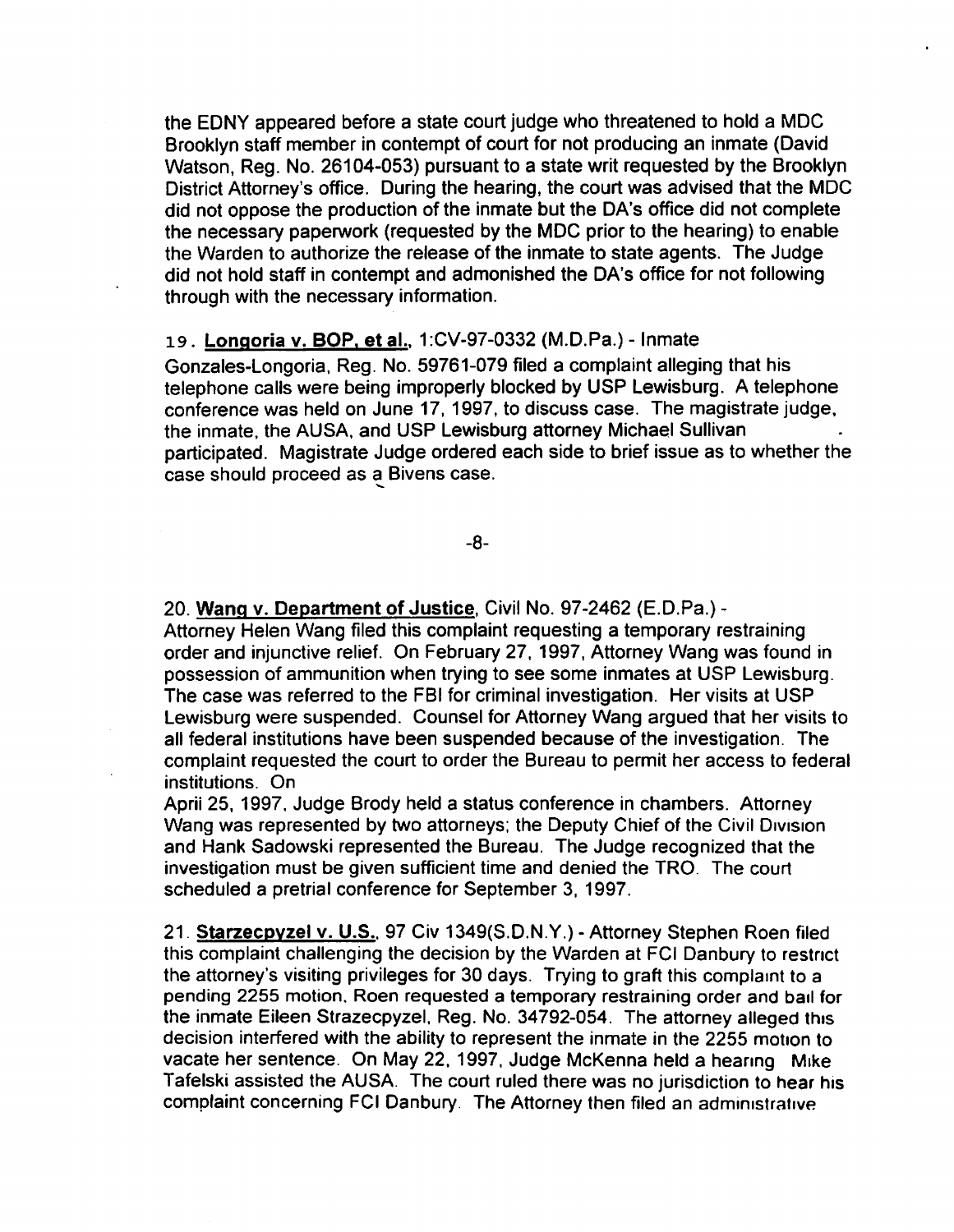appeal with the Regional Director concerning the suspension. Although suspension was upheld, time period was reduced by seven days with the attorney visits limited to the general visiting area to enhance staff supervision. (Attorney was seen by staff massaging the inmate's shoulders. etc.). Attorney has renewed the same complaint in the District of Connecticut. The Magistrate Judge recommended the requests for TRO be denied, request for preliminary injunction be denied, and requested defendants show cause why Plaintiffs request to visit in "chapel room" rather than main visiting room should not be granted. A response is expected to be filed before July 23, 1997.

-9-

## C. SIGNIFICANT PENDING CASES

1. Fisher v. Goord, et aI., 96-CV-0486 (W.D.N.Y.) - This case was also discussed in last quarter's report. New York State inmate Amy Fisher alleged that a number of New York state institution staff have had sex with her, some with her consent, some without. She filed a civil rights action against state officials. As part of her relief, she has moved the court to order her transferred to the Federal BOP. The United States is not a party to the action. We filed an Amicus brief asserting that the court had no jurisdiction to order the United States to take a state prisoner. We focused the court on 18 U.S.C. § 3626 as the proper standard for assessing the injunctive request. On July 16. 1997. the court dismissed the complaint in an opinion of over 100 pages.

2. Palmer v. United States, CV-95-383 (M.D.Pa.) - This case was discussed in last quarter's report. This Federal Tort Claims Act case was filed by Inmate Lovell Palmer. 23307-083, who alleged that he slipped and fell in January 1994 at USP Lewisburg. His administrative tort claim was for \$1000. In his complaint. he requested damages in excess of \$25,000. We moved to limit the inmate to the \$1000. On pressure from the court (and to save expense of trial). we offered settlement to the inmate in the amount of \$1000 which the inmate refused We moved for partial summary judgment against the United States in the amount of \$1000. Judge Kosik granted our request for a bifurcated trial limited to the issue of whether the inmate can claim damages above that requested in his administrative claim. This part of the trial was held on January 15. 1997 Mike Sullivan assisted the AUSA. Before ruling on our motion, Judge Kosik requested additional information. No decision has yet been rendered.

3. United States v. Hammer. 4:CR-96-239 (M.D.Pa.) - Inmate David Hammer 24507-077. has been charged with the April 1996 murder of an inmate at USP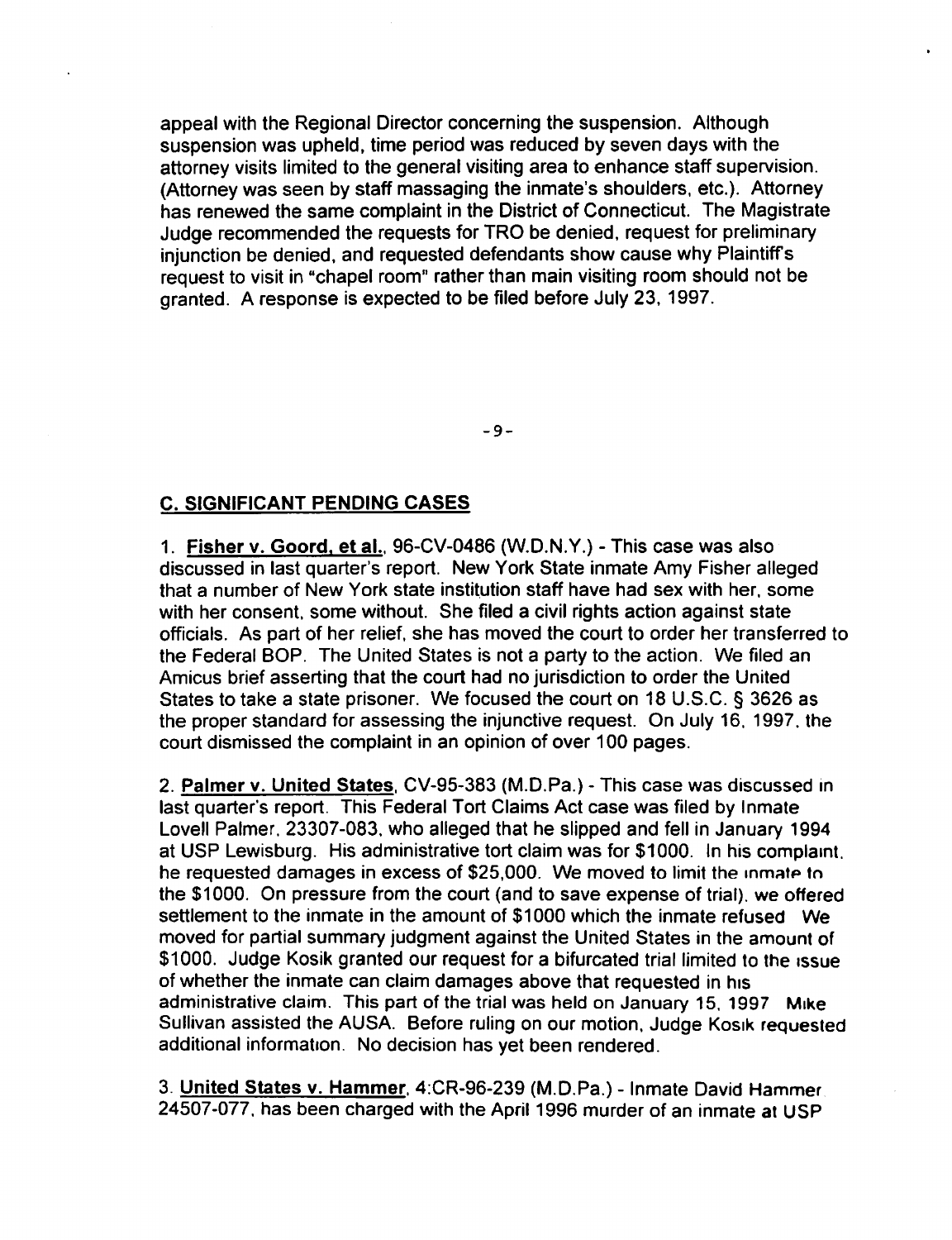Allenwood. The Attorney General approved seeking the death penalty should the inmate be found guilty.

Judge Muir held a hearing on March 10, 1997 on defense attorneys's motions pertaining to telephone access and special mail. Inmate Hammer is under phone and correspondence restrictions for disciplinary reasons. Defense attorneys asked the court to order USP Allenwood to permit Hammer to make unmonitored calls to defense experts. They also requested the

-10-

court to order USP Allenwood to permit Hammer to make monitored calls to any defense witness (including another inmate "now in a state system). Defense attorneys are also asserting the Clerk of Court mail should be automatically included in Special Mail. Hope Moro attended the hearing and testified concerning some of these issues. On March 31, 1997, the court denied all motions except the court held that clerk of court mail should be treated as Special Mail. A motion or reconsideration was filed on May 5. 1997 and was denied on June 3, 1997.

4. Ferguson v. U.S. B.O.P.. 96 Civ 6163 (S.D.N.Y.) - Inmate Sylbourne Ferguson, 06026-067, alleges he was physically assaulted by a staff member at FCI Otisville. Case is significant because of DOJ's decision NOT to grant representation to one of four BOP defendants. Although that particular defendant's version of facts differed from the other three defendants. we recommended private counsel be approved since, under either version. the use of force still did not rise to level of constitutional violation (bump with chest) Defendant had been disciplined (5 day suspension). Dispositive motions have recently been filed for defendants represented by AUSA.

cc: Regional Director Senior Deputy Regional Director Deputy General Counsel All Associate General Counsel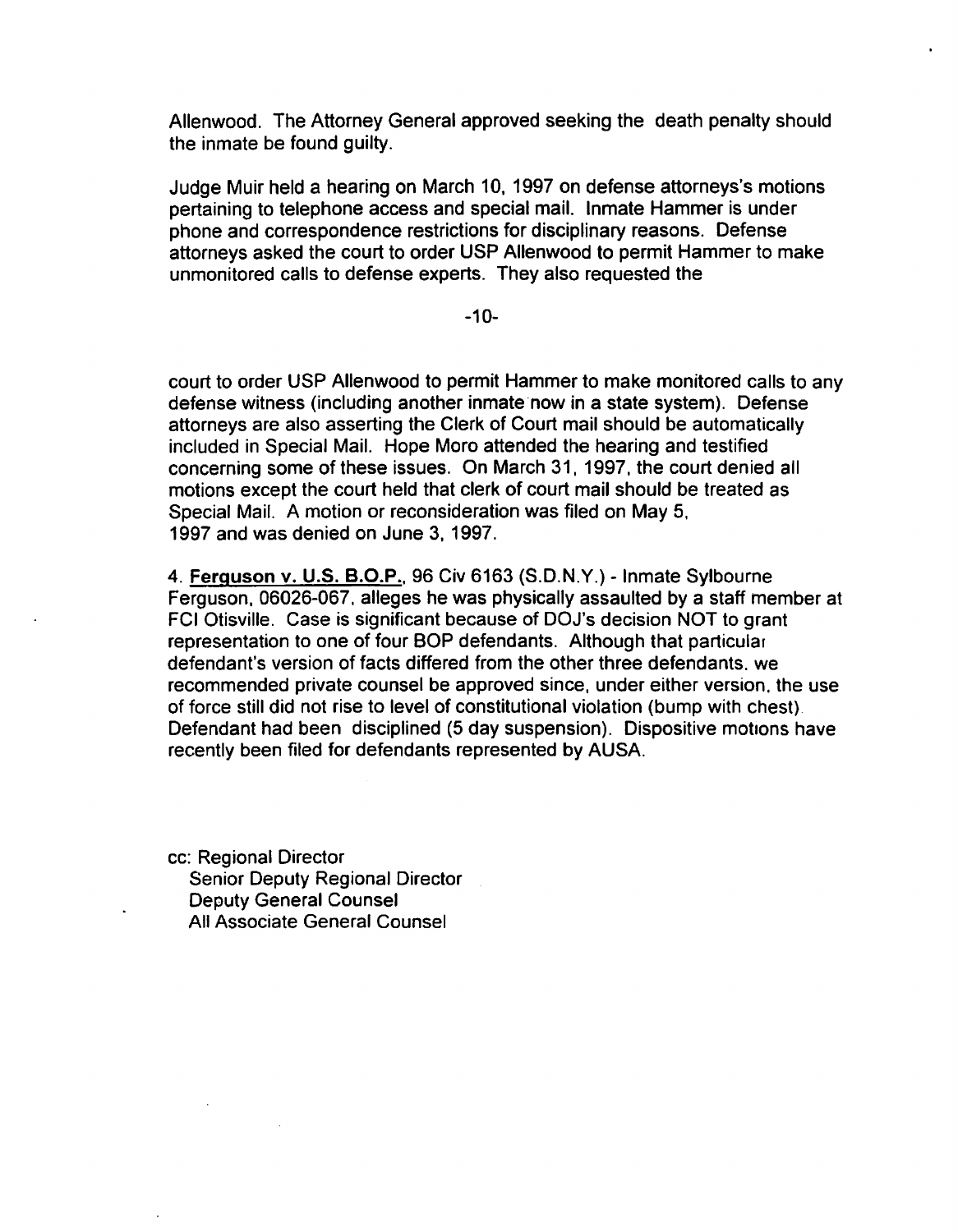### NORTHEAST REGIONAL OFFICE LITIGATION QUARTERLY REPORT

### FROM *04/01/1997* TO *06/30/1997*

| <b>LOC</b> | <b>NUM</b> | HC | <b>FTC</b> | <b>BIV</b> | <b>OTH</b> | <b>ANS</b> | <b>PEN</b> | <b>CLD</b> | <b>H/T</b> | <b>SET</b> | <b>AWD</b> |
|------------|------------|----|------------|------------|------------|------------|------------|------------|------------|------------|------------|
| <b>MXR</b> |            |    |            |            |            |            |            |            |            |            |            |
| <b>NER</b> | 63         | 22 | 11         | 19         | 10         | 27         | 600        | 36         | 15         | л          | 0          |
| <b>SER</b> |            |    |            |            |            |            |            |            |            |            |            |
| <b>NCR</b> |            |    |            |            |            |            |            |            |            |            |            |
| <b>SCR</b> |            |    |            |            |            |            |            |            |            |            |            |
| <b>WXR</b> |            |    |            |            |            |            |            |            |            |            |            |
| CO         |            |    |            |            |            |            |            |            |            |            |            |
| <b>TOT</b> |            |    |            |            |            |            |            |            |            |            |            |

#### NARRATIVE ANALYSIS

#### DEFINITIONS:

LOC - LOCATION

NUM - NUMBER OF TOTAL LAWSUITS FILED IN QUARTER

HC - NUMBER OF HABEAS CORPUS ACTIONS FILED

FTC - NUMBER OF FTCA ACTIONS FILED

BIV - NUMBER OF BIVENS ACTIONS FILED

OTH - OTHER ACTIONS FILED

ANS • NUMBER OF LITIGATION REPORTS COMPLETED

PEN - PENDING

CLD • NUMBER OF ACTIONS CLOSED .

HIT - NUMBER OF HEARINGS OR TRIALS (INCLUDE INFO IN NARRATIVE) SET - NUMBER OF SETTLEMENTS (INCLUDE INFO IN NARRATIVE)

AWD· NUMBER OF AWARDS (INCLUDE INFO IN NARRATIVE)

GOVERNMENT ACTION AND DATE OF ACTION - (INCLUDE IN NARRATIVE)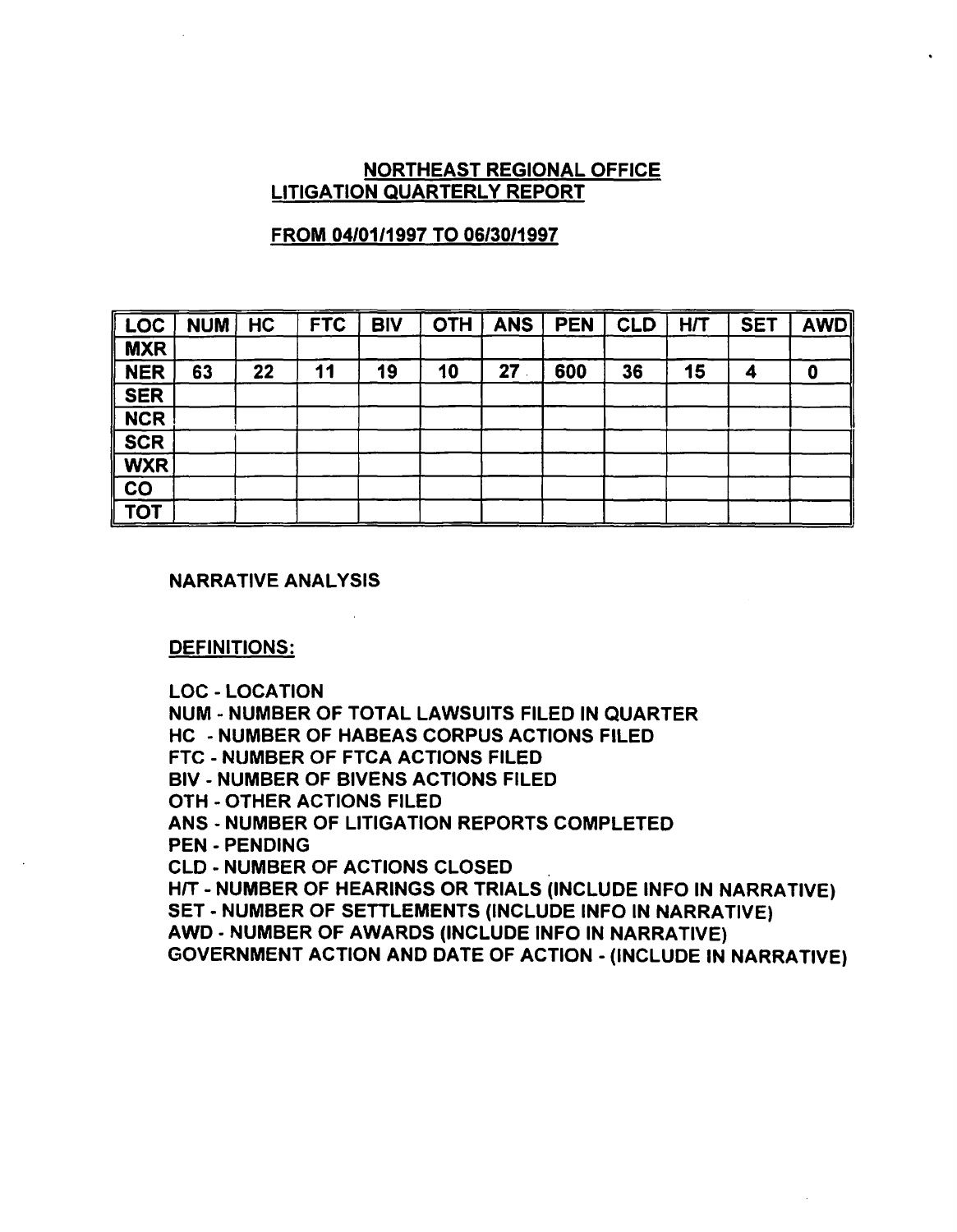#### **NORTHEAST REGIONAL OFFICE TORT CLAIM QUARTERLY REPORT**

| Loc        | Num      | PР   | P)          | <b>PPPI</b> | WD | Med | Set | Amt | Pen | Den | OD | A/O          | A/P  |
|------------|----------|------|-------------|-------------|----|-----|-----|-----|-----|-----|----|--------------|------|
| Mxr        | ß        | 0    | 0           |             |    | 0   | 0   | 0   | 0   | 0   | 0  | 0            |      |
| <b>NER</b> | .76      | 124  | 39          | o           |    |     | ۵   | 675 | 237 | 98  |    |              | l 14 |
| <b>SER</b> |          |      | 0           | 0           | 0  |     | 0   | 0   | 0   | 0   |    |              |      |
| Ncr        | C.<br>-  |      |             |             | 0  |     | 0   | 0   |     | 0   |    |              | 28   |
| Scr        |          |      | $\Omega$    | 0           | "  | 0   | 0   | 0   |     | 0   | 0  |              |      |
| Wxr        | $\bf{0}$ |      | $\mathbf 0$ | 0           | 0  | 0   | 0   | 0   |     | 0   | 0  | $\mathbf{0}$ | 77   |
| C.O.       | -0       |      | 0           |             | Λ  | 0   |     | 0   |     | 0   | 0  | 0            |      |
| Sum        | 183.     | ! 28 | 40          | 8           |    |     | q   | 675 | 205 | 99  |    | ****         | 62   |

 $\ddot{\phantom{0}}$ 

# **FROM 04/01/1997 TO 06/30/1997**

 $\sim 10^{-11}$ 

 $\sim$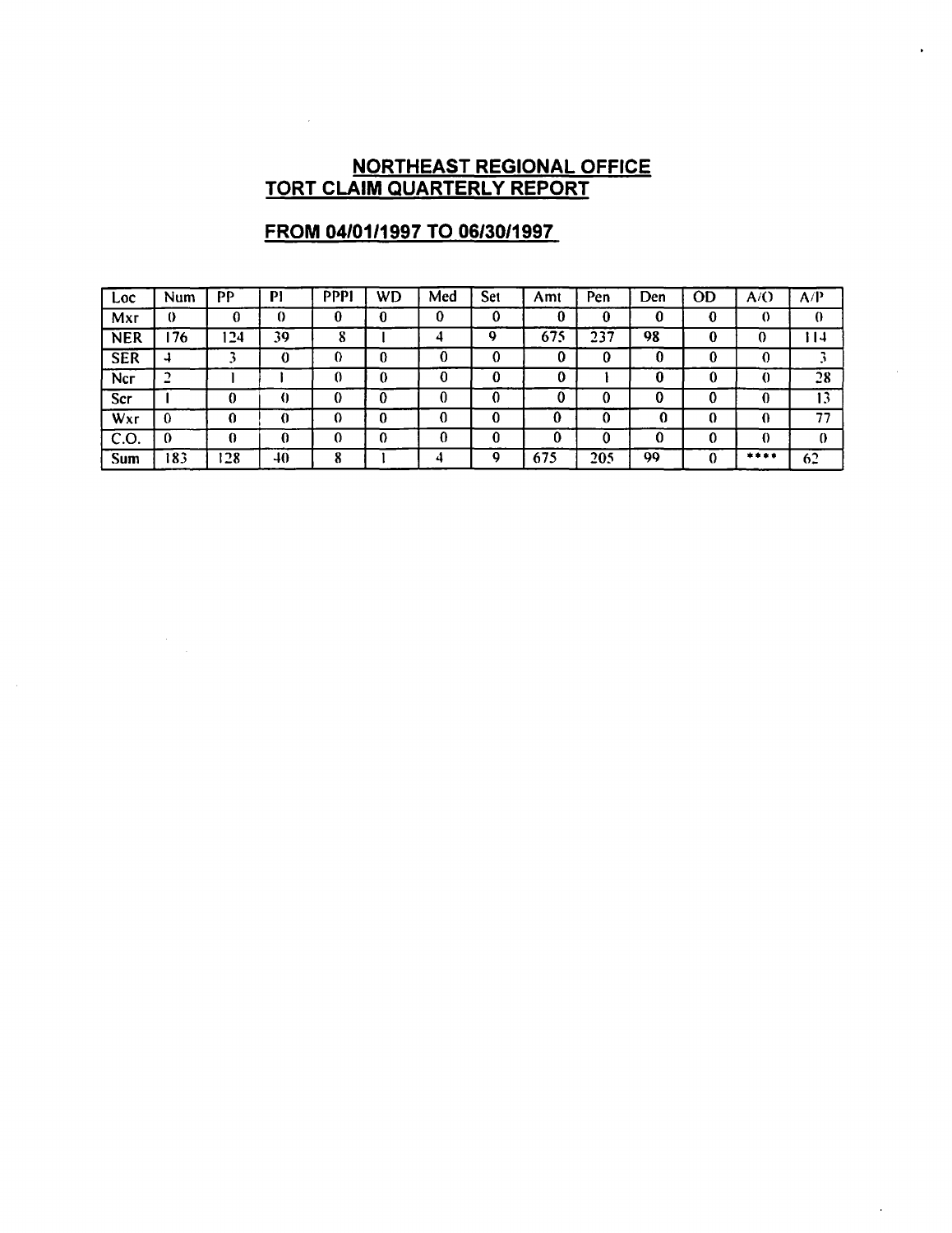#### NORTHEAST REGIONAL OFFICE NORTHEAST REGIONAL OFFICE ADMINISTRATIVE REMEDIES QUARTERLY REPORT

## FROM 4/1/97 TO 6/30/97

| ∥ LOC                       | <b>NUM</b> | <b>DHO</b> | <b>SPH</b> | <b>MED</b> | <b>MH</b> | <b>LEG</b> | <b>FD</b> | <b>GRT</b> | <b>DEN</b> | <b>PEN</b> | OD |
|-----------------------------|------------|------------|------------|------------|-----------|------------|-----------|------------|------------|------------|----|
| $\sqrt{\textsf{MXR}}$       |            |            |            |            |           |            |           |            |            |            |    |
| <b>NER</b>                  | 507        | 182        | 15         | 29         | 2         | 33         | 11        | 29         | 405        | 159        | C  |
| <b>SER</b>                  |            |            |            |            |           |            |           |            |            |            |    |
| <b>NCR</b>                  |            |            |            |            |           |            |           |            |            |            |    |
| <b>SCR</b>                  |            |            |            |            |           |            |           |            |            |            |    |
| <b>WXR</b>                  |            |            |            |            |           |            |           |            |            |            |    |
| $\overline{\text{\tt Tor}}$ |            |            |            |            |           |            |           |            |            |            |    |

#### NARRATIVE ANALYSIS

#### **DEFINITIONS**

LOC - LOCATION

NUM - NUMBER OF TOTAL AD REMEDIES FILED

DHO - NUMBER OF DHO REMEDIES FILED

SPH - NUMBER OF SPECIAL HOUSING UNIT REMEDIES FILED

MED - NUMBER OF MEDICAL REMEDIES FILED

MH - NUMBER OF MENTAL HEALTH REMEDIES FILED

LEG - NUMBER OF LEGAL REMEDIES FILED

FD - NUMBER OF FOOD REMEDIES FILED

GRT - TOTAL OF NUMBER OF REMEDIES GRANTED

DEN - TOTAL NUMBER OF REMEDIES DENIED

PEN - TOTAL NUMBER OF REMEDIES PENDING

00 - TOTAL NUMBER OF REMEDIES OVERDUE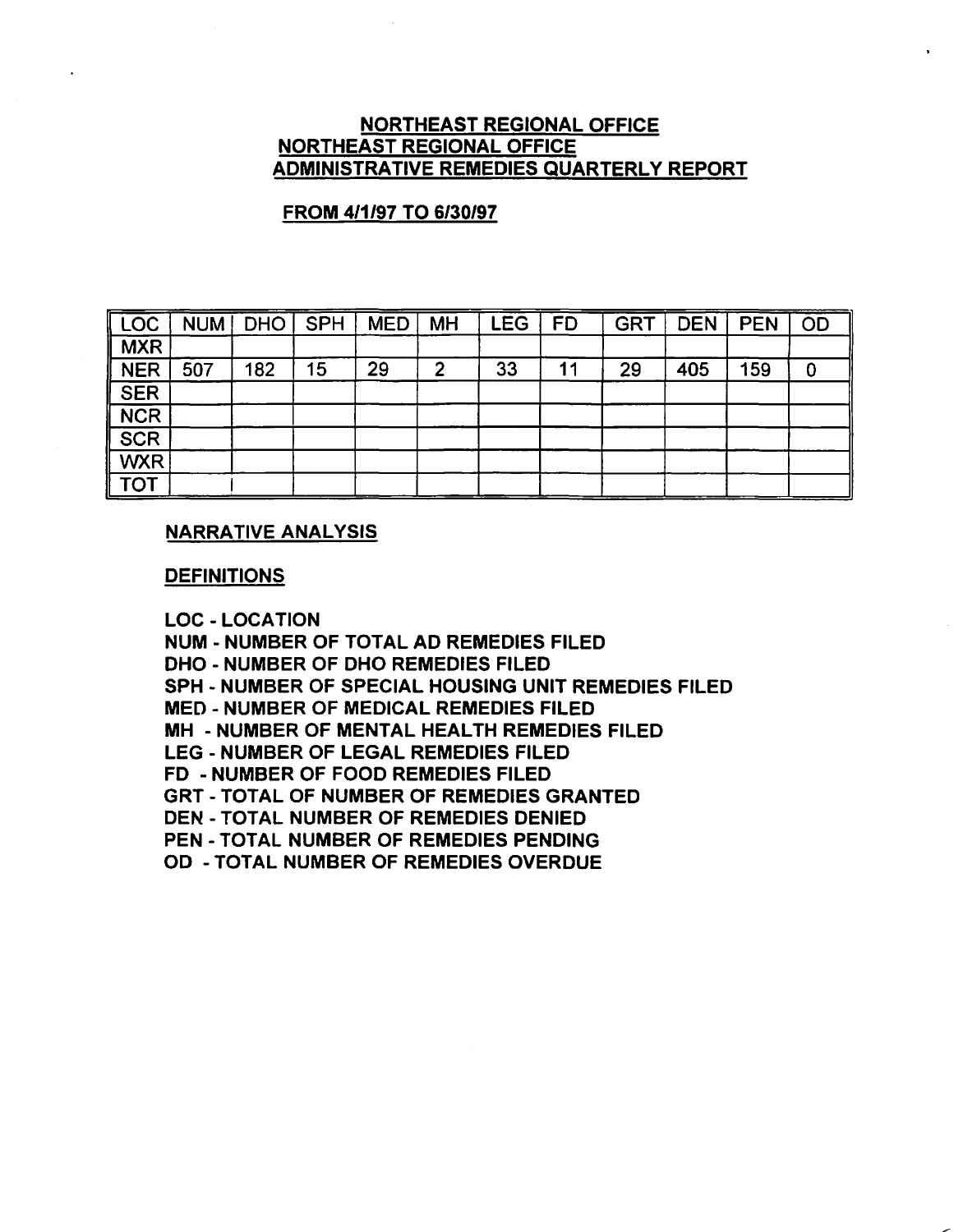U.S. DEPARTMENT OF JUSTICE Federal Bureau of Prisons North Central Region Office of Regional Counsel

Kansas City, KS 66101

July 3, 1997

#### MEMORANDUM FOR WALLACE H. CHENEY, ASSISTANT DIRECTOR GENERAL COUNSEL & REVIEW

FROM: JOHN R. SHAW, Regional Counsel

SUBJECT: MONTHLY REPORT (June, 1997)

## LITIGATION. CLAIMS. AND ADMINISTRATIVE REMEDY STATISTICS

#### LITIGATION:

| <b>JAN</b> | <b>FEB</b> |               | $^{\dagger}$ MAR   APR   MAY   JUN   JUL |    |    | AUG SEP | $\overline{\phantom{a}}$   OCT | <b>NOV</b> | <b>DEC</b> |
|------------|------------|---------------|------------------------------------------|----|----|---------|--------------------------------|------------|------------|
| 38         | 22         | $\sim$<br>ل ک | 39                                       | 28 | ^¬ |         |                                |            |            |

Total new cases for calendar year 177

#### ADMINISTRATIVE CLAIMS:

| ' JAN | FEB |    |    |    |  | MAR   APR   MAY   JUN   JUL   AUG   SEP   OCT   NOV |  | $\overline{\phantom{a}}$ DEC |
|-------|-----|----|----|----|--|-----------------------------------------------------|--|------------------------------|
| 70    | 98  | റ് | 66 | 95 |  |                                                     |  |                              |

## Total for Calendar Year 428

\* June Claims unavailable due to tort data base failure

#### ADMINISTRATIVE REMEDIES

| ! JAN         | $\cdot$   FEB | MAR   APR   MAY   JUN   JUL   AUG   SEP   OCT |     |                  |     |  |  | NOV | $\overline{DEC}$ |
|---------------|---------------|-----------------------------------------------|-----|------------------|-----|--|--|-----|------------------|
| $176$ 180 184 |               |                                               | 196 | $\frac{1226}{ }$ | 124 |  |  |     |                  |

Total for Calendar Year 1,112

## ADVERSE DECISIONS

None reported

#### SETTLEMENTS OR JUDGMENTS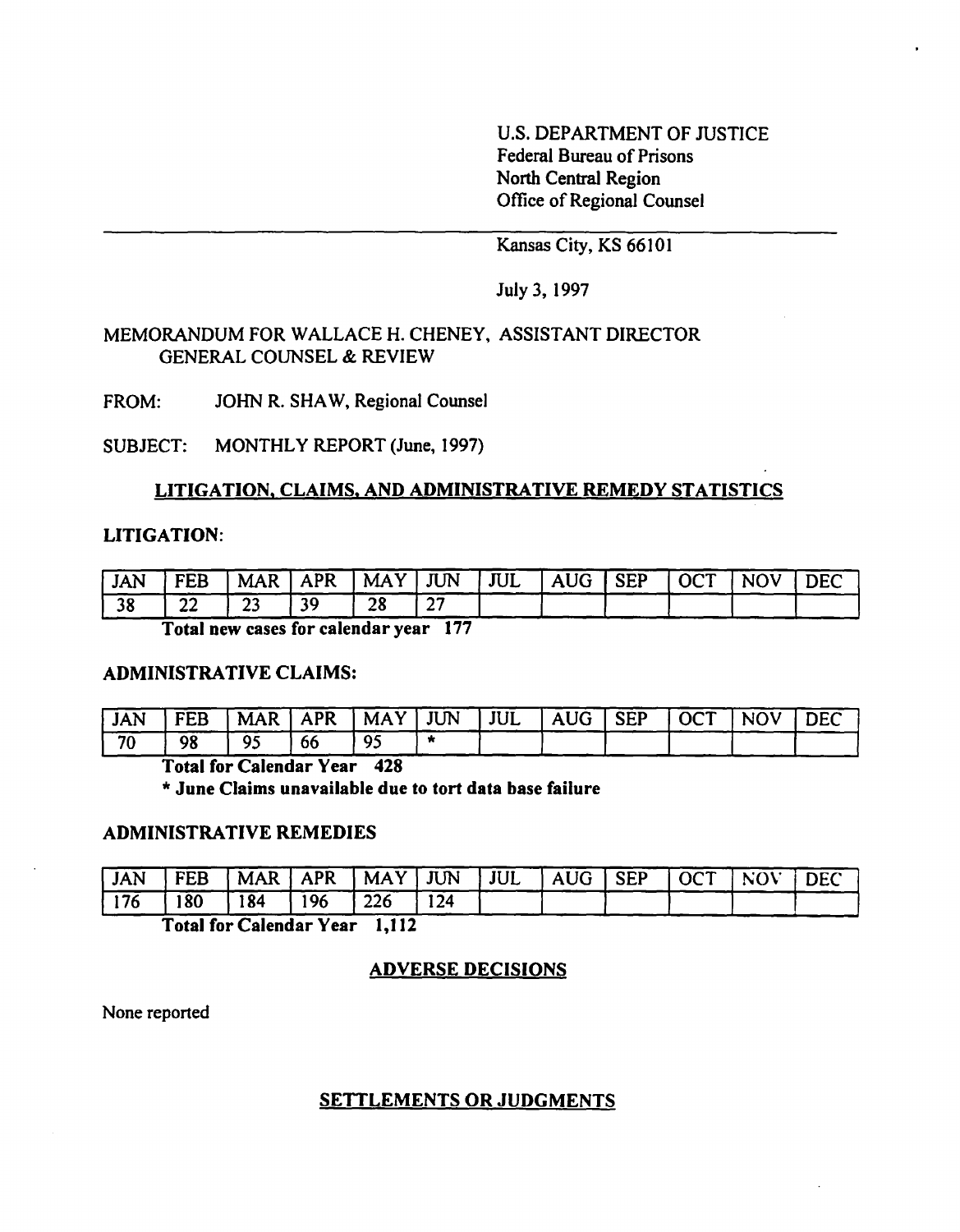court granted summary judgment to five BOP employees: Ed Crosley, Denise Hilliard-Winston, Marvin Lutts, Dave Helman and Steven J. Robinson. The court concluded that in 1992 the law was, and still is, not clearly established. The court also concluded that BOP staff applied BOP policy in denying the credit. As for the FTCA action, the court concluded that the 2680(h) exception to the exception for false imprisonment committed by investigative or law enforcement officers was not applicable because in calculating sentences, BOP officials are not acting as investigative or law enforcement officers.

#### PENDING CASES OF INTEREST

Garrett v. Hawk, Case No. 96-1429, 10th Cir. Court of Appeals, FCC Florence

The district court dismissed sua sponte a Bivens action for failure to exhaust administrative remedies. On appeal, the Court of Appeals requested a brief from the government as to whether the exhaustion requirement of the PLRA  $(42 \text{ USC } 1997e(a)$  applies to Bivens actions. Jenifer Grundy and Dan Eckhart are working with AUSA Marilyn Eskeson. Barbara Herwig in DOJ has been contacted for input.

FCI Greenville Dsiturbance Cases. The following eleven similar Bivens cases contain allegations against staff at FCI Greenville alleging excessive use of force in the aftermath of the October, 1995 disturbance.

> Okai v. Verefurth. et aI., S.D. III Case No. 96-47-JPG Tyler v. Verefurth, et al., S.D. Ill Case No.96-46-JPG Smith v. King, et al., S.D. III Case No. 96-507-JPG Freiberger v. Seiter, et al., S.D. Ill Case No. 96-028-JPG Johnson v. Seiter, et al., S.D. Ill Case No.96-396-JPG Huffman v. Hawk, et al., S.D. Ill Case No. 96-629-JPG McCoy v. Nelson, et al., S.D. Ill Case No.96-790-JPG Williams v. Pitts, et al., S.D. III Case No. 96-597-JPG Dunn v. Seiter. et al., S.D. Ill Case No. 95-928-JPG Larkin v. Galloway, et. al., S.D. III Case No. 96-607-JPG Stewart v. Seiter, et. al., S.D. Ill Case No 96-983-JPG

The Department of Justice has been closely examining these actions on a case by case hasis to determine whether granting representation to individual BOP employees is in the best interests of the United States. In all of these matters, extensive time is being dedicated to document review including OIA Reports and Institution records by both the DOJ - Constitutional Torts Branch and the NCRO. The matter is complicated because the agency took administrative disciplinary action against some of the defendants for conduct which in most cases did not involve the respective plaintiffs. We have been working closely with DOJ staff regarding representation issues and will continue to do so.

Representation issues have been resolved as to **Okai v. Verefurth**, et al., Tyler v. Verefurth, et al., Smith v. King, et al., and Freiberger v. Seiter, et al..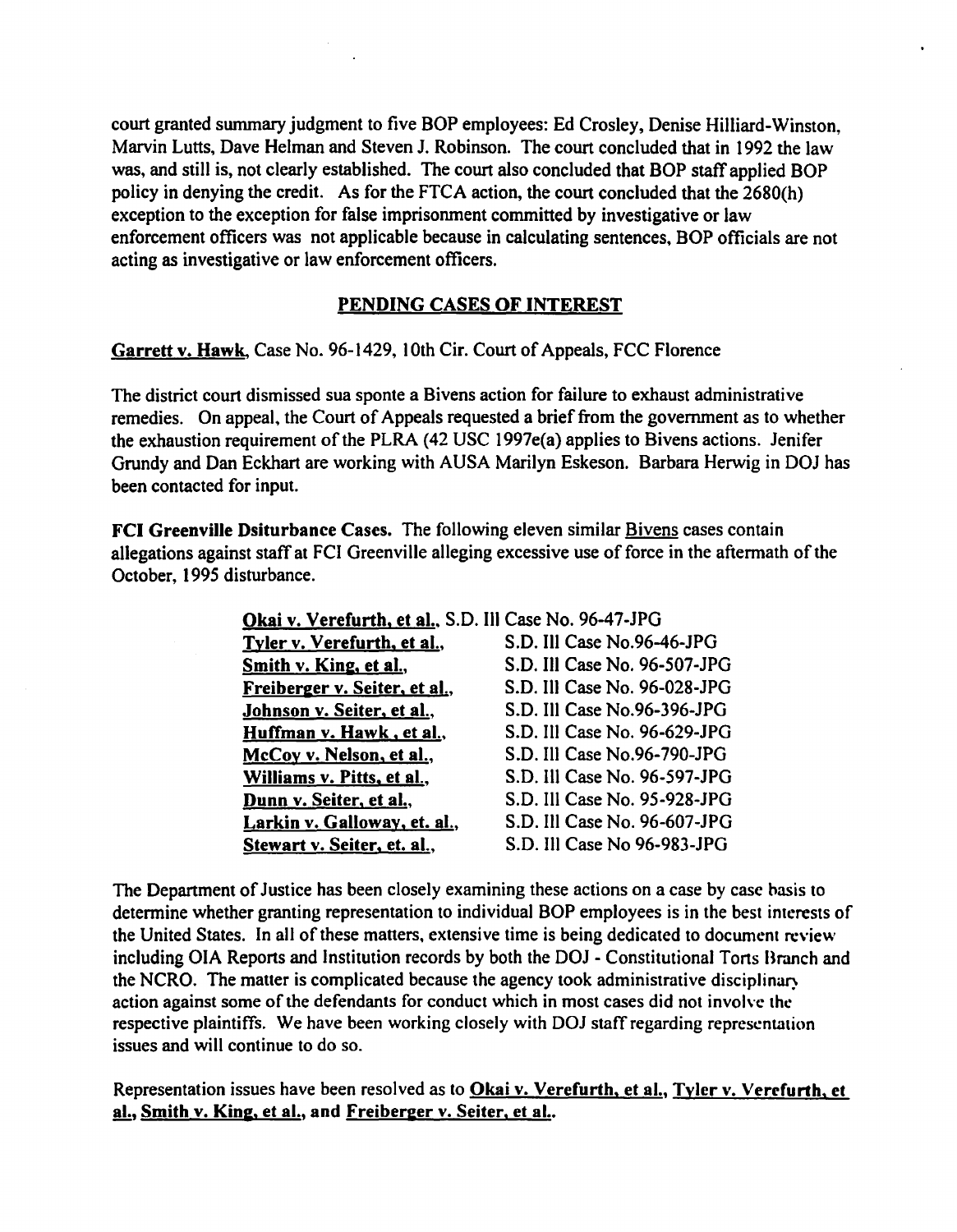In Okai v. Verefurth, et al., four defendants were approved for representation. The four defendants are being represented by Jesselyn Brown, Constitutional Torts Branch, Civil Division. Rick Hess and Neil Perryman are providing representation to the two defendants denied representation. Discovery is complete and this case is currently in the pre-trial stage. The court has appointed counsel for the plaintiff.

In Tyler v. Verfurth, et al., four of the defendants are being represented by Jesselyn Brown. Constitutional Torts Branch, Civil Division; one employee was approved outside counsel by DOJ and is represented by Michael Nester; and three employees were denied representation. This case is currently in the discovery stage.

In Smith v. King, et al., one defendant has been granted representation and is being represented by the U.S. Attorney's Office for the Southern District of Illinois. Four defendants were denied representation. A motion has been filed for summary judgment as to the one employee granted' representation. Additionally, the plaintiffhas retained counsel and amended his complaint naming additional staff who currently are requesting representation.

In Freiberger v. Seiter, et al., the one named defendant was denied representation. As to the remainder of the cases, requests for DOJ representation and the issuance of NCRO recommendations are ongoing processes.

# RELIGIOUS FREEDOM RESTORATION ACT CASES

DeNoyer v. Reno. et ai, D. Colorado, ADX Florence Native American inmate alleges discrimination in provision ofreligious activities at the ADX.

# ENSIGN AMENDMENT LITIGATION

# Amatel, Moore and Levitan v. Reno, DDC Case, FCC Florence Case

# CRIMINAL MATTERS

## United States v. Ricketts and Jones, FCI Greenville, S.D. Illinois

Ricketts and Jones are charged with rioting. mutiny and assault as a result of conduct from the October. 1995 disturbance. Trial began in East St. Louis on June 9. 1997 and lasted sevcn days. Both were convicted of riot and mutiny. Jones was also convicted of two counts of assault. Both were acquitted of two other assault charges. Sentencing is scheduled for September 19. 1997.

## United States v. Tim McVeigh. FCI Englewood. D. Colorado

Following the jury verdict and recommendation of death, Mr. McVeigh was returned to FCI Englewood pending sentencing. Staff are working with the prosecution team and U.S. Attorney's Office on issues of surveillance, outgoing social mail, and psychological intervention.